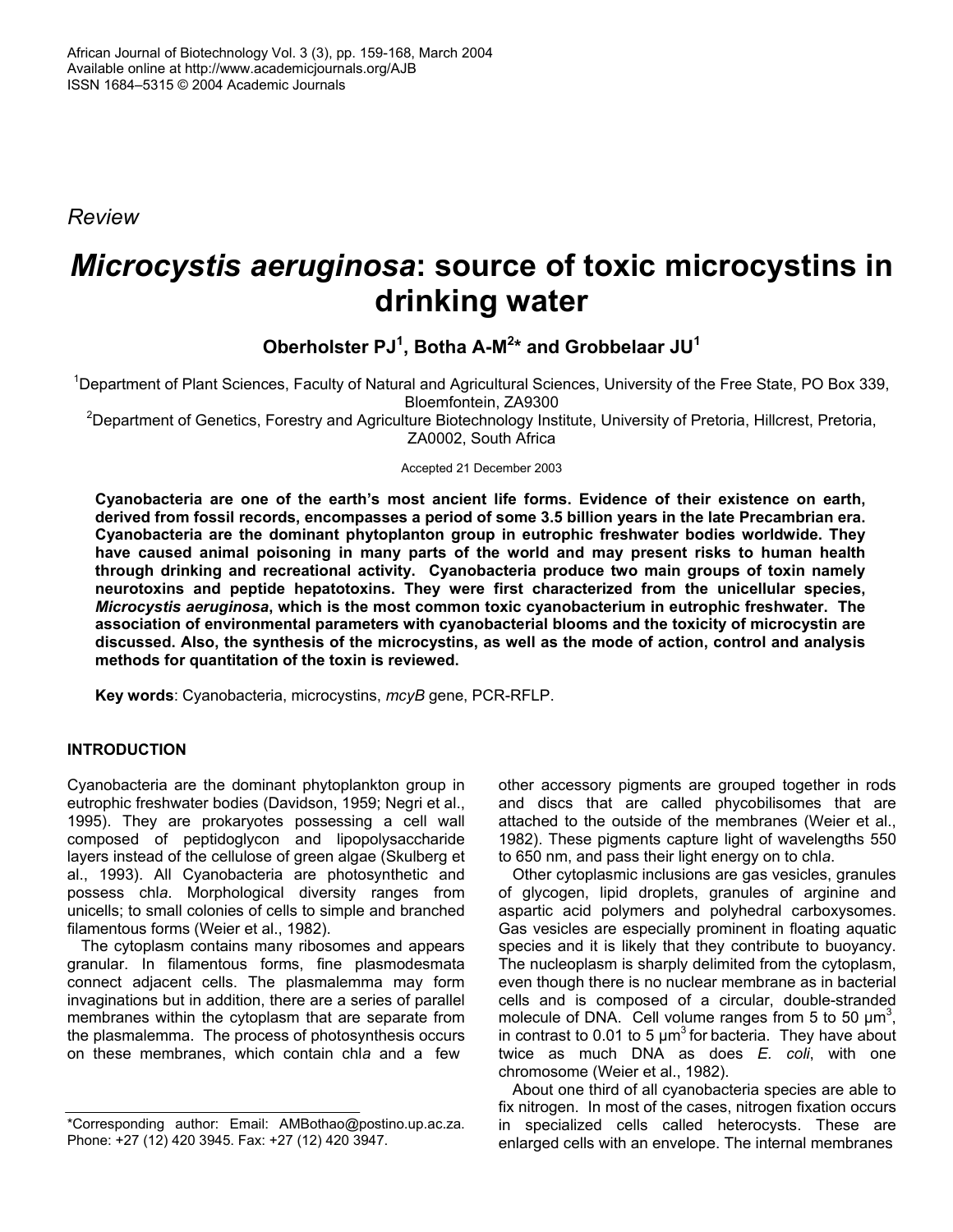

**Figure 1.** Cyanobacterial bloom visible as green scum on the water of the Hartbeespoort Dam, South Africa (December 2002).

no longer lie in parallel arrays, and these cells may have lost photosystem II, hence do not generate  $O_2$ . A plasmodesmata connect the heterocysts to adjacent cells within a filament. It is possible that the thick wall maintain an anaerobic condition in the cytoplasm (Weier et al., 1982).

Cyanobacteria are especially abundant in shallow, warm, nutrient rich or polluted water low in oxygen and can grow to form thick scums that could colour the water, creating blooms (Figure 1) (Stotts et al., 1993). Most blooms disappear in a few days, but the cells can release toxins lethal to animals and humans that swim in or drink the water (Weier et al., 1982).

## **ASSOCIATION OF ENVIRONMENTAL PARAMETERS WITH CYANOBACTERIAL BLOOMS AND TOXICITY OF MICROCYSTIN**

Field studies in South Africa (Wicks and Thiel, 1990) have shown that certain environmental factors are associated with the amount of toxins found in cyanobacterial blooms. The effects of environmental factors on toxin production by cyanobacteria have also been shown by laboratory studies (Sivonnen, 1990; Utkilen and Gjolme, 1992).

## **PHYSICAL FACTORS**

## **Temperature**

In general, cyanobacteria prefer warm conditions, and low temperatures are one of the major factors that ends cyanobacterial blooms. Robarts and Zohary (1987) found that *Microcystis* was severely limited at temperatures below 15˚C and were optimal at temperatures around

25˚C. Temperature alone may only partly determine bloom formation and it is accepted that a combination of factors are responsible for a bloom to develop. These are increasing temperatures, decreasing nutrients and increased water column stability. This also explains why succession of algae usually follow typically patterns in freshwater bodies from diatoms through chlorophytes to cyanobacteria.

Van der Westhuizen and Eloff (1985) determined that temperature has the most pronounced effect on toxicity. The highest growth rate in laboratory cultures was obtained at 32˚C, while the highest toxicity was found at 20˚C, but reduced at temperatures in excess of 28˚C. At temperatures of 32˚C and 36˚C cell cultures toxicity was 1.6 and 4 times less than cells cultured at 28˚C, suggesting that highest growth rate is not correlated with highest toxicity. Van der Westhuizen and Eloff (1985) considered the decreased toxin production to be possibly related to decreased stress levels at temperatures above  $20^{\circ}$ C.

Temperature changes were found to induce variations in both the concentration and peptide composition of the toxin (Yokoyama and Park, 2003). Of the 3 toxic petptides, C was discovered at a higher concentration than either peptides A or B at 16˚C. The percentage content of peptide A increased between 16˚C and 36˚C, while overall toxicity decreased sharply. This being due to a decrease in the concentration of peptides A and B. Peptide C disappeared gradually at higher temperatures as a consequence of reduced synthesis or increased decomposition, rather than leaching, since cells were still growing after the growth phase (Van der Westhuizen and Eloff, 1985).

## **Light and buoyancy**

The effect of light intensity on the fine structure of *M. aeruginosa* under laboratory conditions has been investigated. The optimal growth rate for *M. aeruginosa* cells was at 3 600-18 000 lux (Abelovich and Shilo, 1972). The lag phases lasted approximately 5 days, followed by an 11-day period of exponential growth. At light levels in the excess of 18 000 lux the growth rate declined rapidly. Pigment ratios and visual pigmentation were found to change considerably at different light intensities. At 3 600 lux and lower, cultures were green for the duration of the experiment period of 28 days. At 5700 lux, cultures were yellow, and at 18 000 lux they were orange. The ratio of chl*a* to carotenoids, plotted against light intensity showed that as light intensity increased, carotenoid pigments increased relative to chl*a*. A reduction in this ratio occurred with ageing. Carotenoid pigments shield cells from high light intensity, preventing the destruction of chl*a* and the photo-oxidation of photosynthetic pigments (Abelovich and Shilo, 1972). In a recent publication the quality of light i.e. 16 µmol photons/ms in the red light spectrum, increase toxin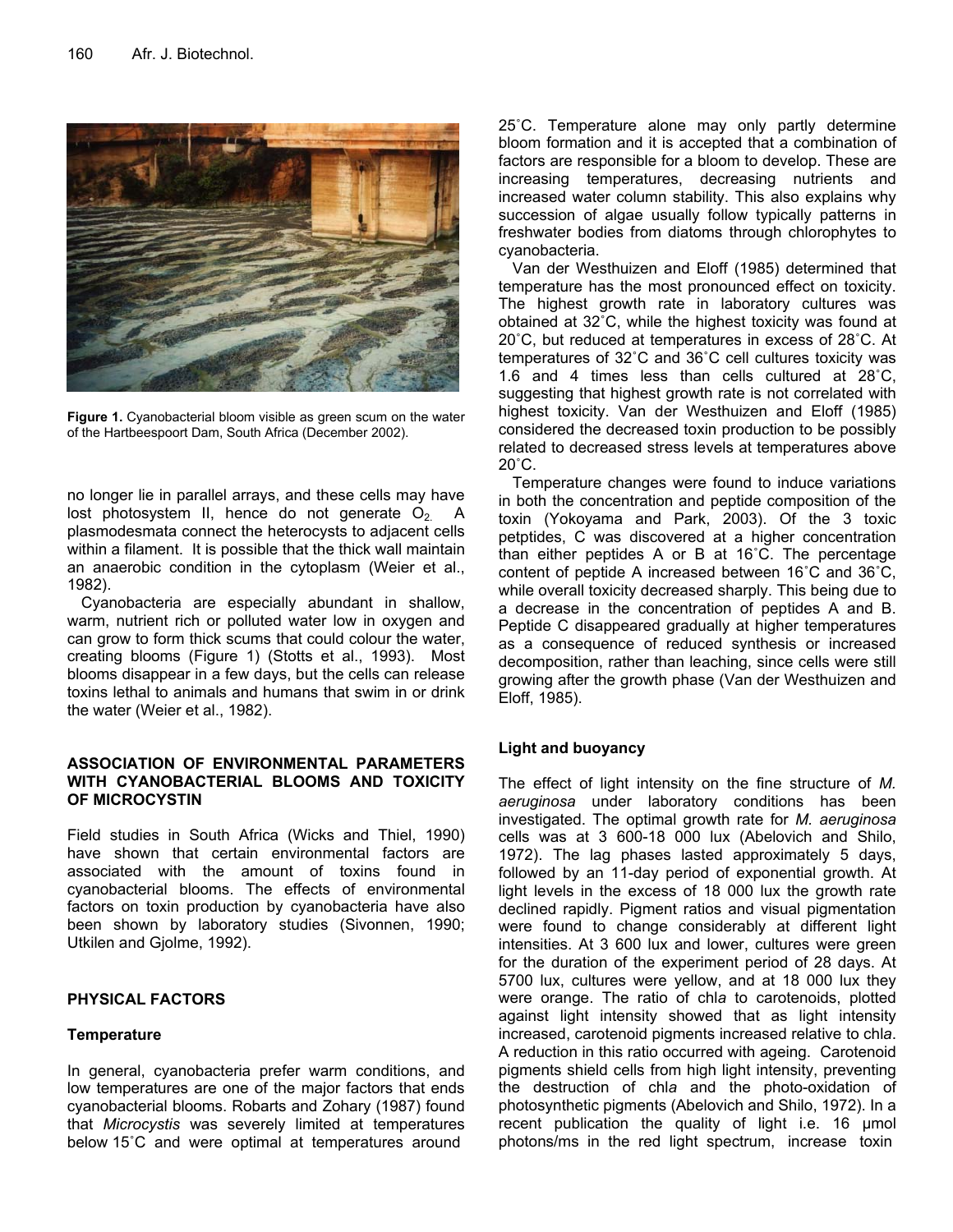production in a *M. aeruginosa* strain (Kaebernick et al., 2000).

It was also found in laboratory cultures that the effect of light intensity affected the gasvacuole content and thykaloid configuration. The gasvacuole content increased as light intensity increased to 6 000 lux, thereafter decreasing between 6 000 and 8 000 lux (Waaland et al., 1971), suggesting that the vesicles could act as light shields in addition to their possible buoyancy functions. The absence of gasvacuoles at low light intensities of 400 lux supported this observation.

Buoyancy is regulated by a number of mechanisms, such as the form of stored carbohydrates and turgor pressure regulation. Compositional changes in the protein:carbohydrate ratios during buoyancy reversals suggest a complex relationship between light and nutrients (N:P) (Villareal and Carpenter, 2003). It however, seems that the regulation of gasvacuole synthesis is the most important. This almost unique feature of cyanobacteria gives these organisms a significant advantage over other phytoplankton. In turbulent waters cyanobacteria loose this advantage and often this characteristic is used to control their blooms (Grobbelaar, 2002).

## **CHEMICAL FACTORS**

## **Nitrogen and phosphorus ratios**

Much has been made of the relationship between prevailing ratios of nitrogen and phosphorus and the composition and density of phytoplankton assemblages that may occur. While certain broad categories generally and accurately support prediction of which algal division that may predominate, other biophysical features and attributes should not be excluded from the equation. It is becoming increasingly apparent that, notwithstanding the prevailing nitrogen and phosphorus ratio, the phytoplankton assemblage may be significantly altered through biomanipulation, and without any changes whatsoever to the ambient availability of nitrogen and phosphorus (Harding and Wright, 1999). In 1986, Carmichael demonstrated that the omission of nitrogen causes approximately tenfold decrease in toxicity.

## **Iron and zinc**

Certain metal ions such as  $Zn^{2+}$  and  $Fe^{2+}$  significantly influence toxin yield.  $Zn^{2+}$  is involved in the hydrolysis of phosphate esters, the replication and transcription of nucleic acids, and the hydration and dehydration of  $CO<sub>2</sub>$ (Sunda, 1991). All cyanobacteria require  $Fe<sup>2+</sup>$  for important physiological functions such as photosynthesis, nitrogen assimilation, respiration and chlorophyll synthesis (Boyer et al., 1987). It is not yet clear how  $Fe<sup>2+</sup>$ 

deficiency modulates microcystin production, but it has been noted that as cyanobacteria experiences iron stress, they appear to compensate for some of the effects of iron loss by synthesizing new polypeptides (Lukač and Aegerter, 1993).

## **THE TOXICOLOGY OF MICROCYSTINS IN CYANOBACTERIA**

Cyanobacteria are capable of producing two kinds of toxin, the cyclic peptide hepatotoxin and the alkaloid neurotoxin. Serious illness such as hepatoenteritis, a symptomatic pneumonia and dermatitis may result from consumption of, or contact with water contaminated with toxin producing cyanobacteria (Hawkins et al., 1985; Turner et al., 1990). The neurotoxins include anatoxin-a, a depolarizing neuromuscular blocking agent; anatoxin-a [s], an anti–cholinesterase; and saxitoxin and neosaxitoxin that inhibit nerve conduction by blocking sodium channels (Carmicheal, 1994).

Microcystins are a family of toxins produced by different species of freshwater Cyanobacteria, namely *Microcytis* [order Chroococcales], *Anabaena* [order Nostocales], and *Oscillatoria* [order Oscillatoriales]. The microcystin are monocyclic heptapeptides composed of D–alanine at position 1, two variable L–amino acids at positions 2 and 4, γ–linked D–glutamic acid at position 6, and 3 unusual amino acids; β–linked D–*erythro*–β–methylaspartic acid (MeAsp) at position 3; (2S, 3S, 8S, 9S)-3-amino-9 methoxy– 2, 6, 8 trimethyl–10-phenyldeca–4, 6–dienoic acid (Adda) at position 5 and *N*–methyl dehydroalanine (MDha) at position 7. There are over 50 different microcystins that differ primarily in the two L-amino acids at positions 2 and 4, and methylation/demethylation on MeAsp and MDha. The unusual amino acid Adda is essential for the expression of biological activity. Other microcystins are characterized largely by variation in the degree of methylation; amino acid 3 has been found to be D–aspartic acid, replacing β–methylaspartic acid and amino acid 7 to be dehydroalanine, replacing N– methyldehydroalanine (An and Carmichael, 1994; Trogen et al., 1996). The most common microcystin, is microcystin–LR, where the variable L–amino acids are leucine (L) and argenine (R). Its structure is shown in Figure 2 (An and Carmichael, 1994). Some esters of glutamic acid have been observed for amino acid 6 replacing γ-linked glutamic acid itself and N-methylserine sometimes replaces amino acid 7. Variations in the Adda subunit (amino acid 5) include 0-acetyl-0-demethyl-Adda and (6Z)-Adda (Rinehart et al., 1988).

The adda and D-glutamic acid portions of the microcystin-LR molecule play highly important roles in the hepatoxicity of microcystins. Esterification of the free carboxyl group of glutamic acid results essentially in inactive compounds. Some of the Adda subunits assert little effect, especially the 0-dimethyl-0-acetyl analogs.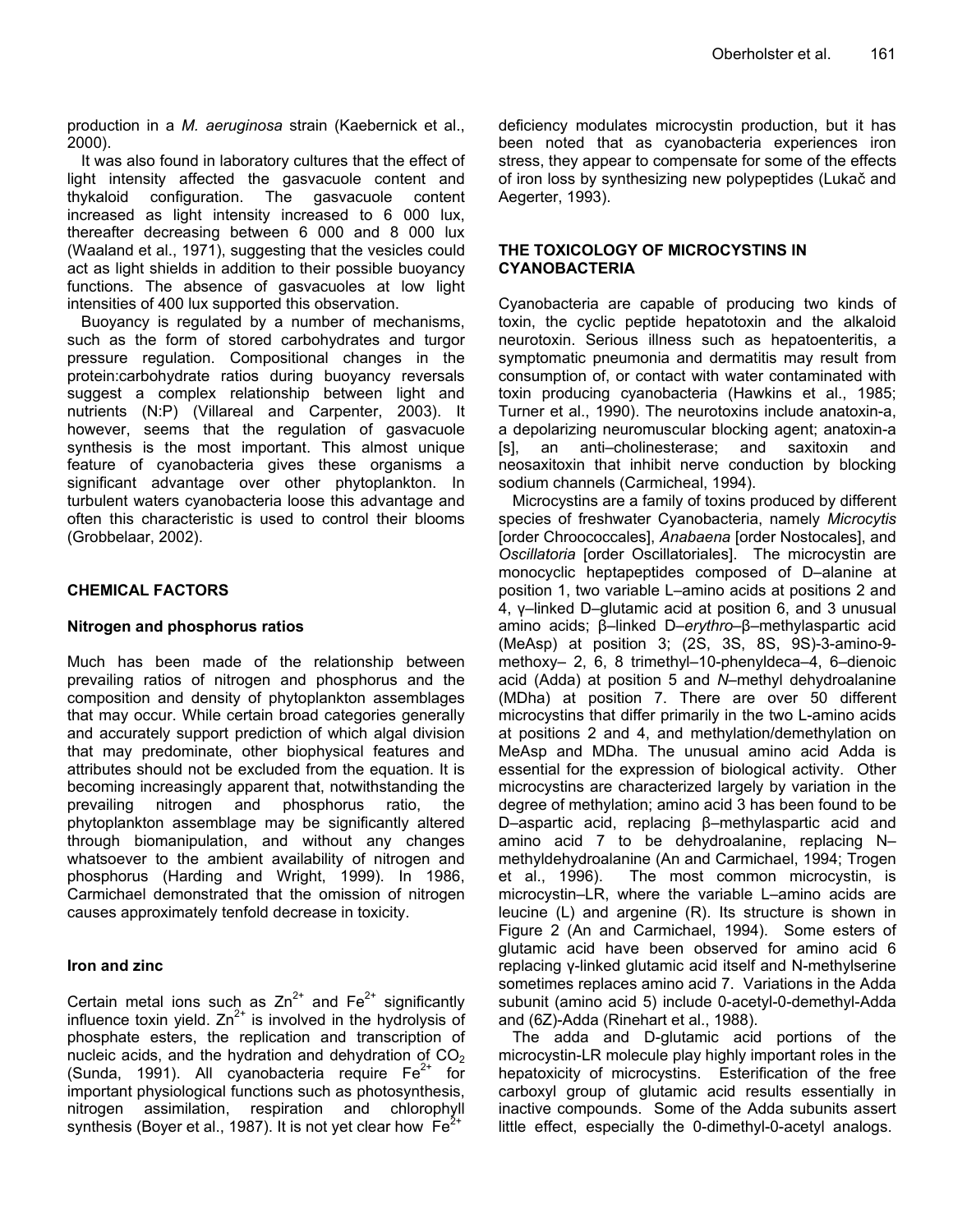

**Figure 2.** Chemical structure of microcystin-LR (An and Carmichael, 1994).

However, the Adda molecule's overall shape seems to be critical since the (6Z0-Adda)(*cis*) isomer is inactive (Rinehart et al., 1988).

## **SYNTHESIS OF MICROCYSTINS**

As stated before, *M. aeruginosa* is an organism that produces a vast number of peptides, some of which are highly toxic (Carmichael, 1986). The most commonly occurring toxin is microcystin and to synthesize this complex peptide there obviously has to be genetic material present in the organism. Different possible localities of this genetic material have been investigated.

## **Chloroplast DNA**

Shi and coworkers (1995) localized microcystins in a toxin-producing strain [PCC 7820] and non-toxinproducing strain [UTEX 2063] of *Microcystis aeruginosa* by using a polyclonal antibody against microcystins in conjunction with immuno-gold labelling. In the non-toxinproducing strain no specific labeling was found. In the toxin-producing strain specific labelling occurred in the region of the nucleoid, in the thylakoid and to a lesser extent in the cell wall and sheath area. No specific labelling was found in cellular inclusions with storage functions. The reasons for this could not be determined, but Shi and coworkers (1995) suggested that microcystins are not compounds that the cell stores, but that they may be involved in specific cell activities.

## **Plasmids**

Vakeria and coworkers (1985) investigated genetic control of toxin production by plasmids commonly found in some strains of *M. aeruginosa*. Plasmid-curing agents were applied to toxin-producing strains, but no significant decrease in toxicity were observed. Schwabe and coworkers (1988) also supported this argument that

toxin-producing strains do not contain plasmids. Apart from the reports of Vakeria and coworkers (1985) evidence has been presented of a South African strain [WR 70] that shows a decrease in toxicity after treatment with plasmid-curing agents (Hauman, 1982).

## **Thiotemplate Mechanism**

Lipmann (1954) predicted a poly- or multienzymatic pathway of peptide synthesis and this mechanism has been verified for various types of peptides (Laland and Zimmer, 1973). The first authors to propose the term thiotemplate mechanism and to distinguish this mechanism from other mechanisms of non-ribosomal peptide synthesis were Laland and Zimmer (1973). Many similarities are apparent when comparing ribosomemediated protein synthesis with the thiotemplate mechanism. The most notable similarities are [1] the amino acids are activated through the formation of an amino acid adenylate; and [2] the activated amino acyl residue is transferred to a receptor molecule and the peptide chain grows from the N-terminal end by insertion of the next amino acid at the activated C-terminal.

## **TOXICITY**

There have been many reports of the intoxication of birds, fish and other animals by cyanobacteria toxins (Vasconceles et al., 2001; Alonso-Andicoberry et al., 2002; Best et al., 2002; Romanowska-Duda et al., 2002; Krienitz et al., 2003). As stated before, blooms of cyanobacteria usually follow enrichment by nutrients such as phosphates and nitrates in the water. Most of these nutrients are derived from human wastes such as sewage and detergents, industrial pollution, run-off of fertilizers from agricultural land, and the input of animal or bird wastes from intensive farming (Bell and Codd, 1994; Baker, 2002). Illnesses caused by cyanobacterial toxins to humans fall into three categories; gastroenteritis and related diseases, allergic and irritation reaction, and liver diseases (Bell and Codd, 1994). Microcystins have also been implicated as tumour-promoting substances (An and Carmichael, 1994; Bell and Codd, 1994; Rudolph– Böhner et al., 1994; Trogen et al., 1996; Zegura et al., 2003).

The  $LD_{50}$  of microcystin–LR i.p or i.v. in mice and rats is in the range 36-122 µg/kg, while the inhalation toxicity in mice is similar;  $LCT_{50} = 180$  mg/min/m<sup>3</sup> or  $LD_{50} = 43$  µg/kg (Stoner et al., 1991). Therefore microcystin-LR has comparable toxicity to chemical organophosphate nerve agents. Symptoms associated with microcystin intoxication are diarrhea, vomiting, piloerection, weakness and pallor (Bell and Codd, 1994). Microcystin targets the liver, causing cytoskeletal damage, necrosis and pooling of blood in the liver, with a consequent large increase in liver weight. Membrane blebbing and blistering of hepatocytes *in vitro* has been observed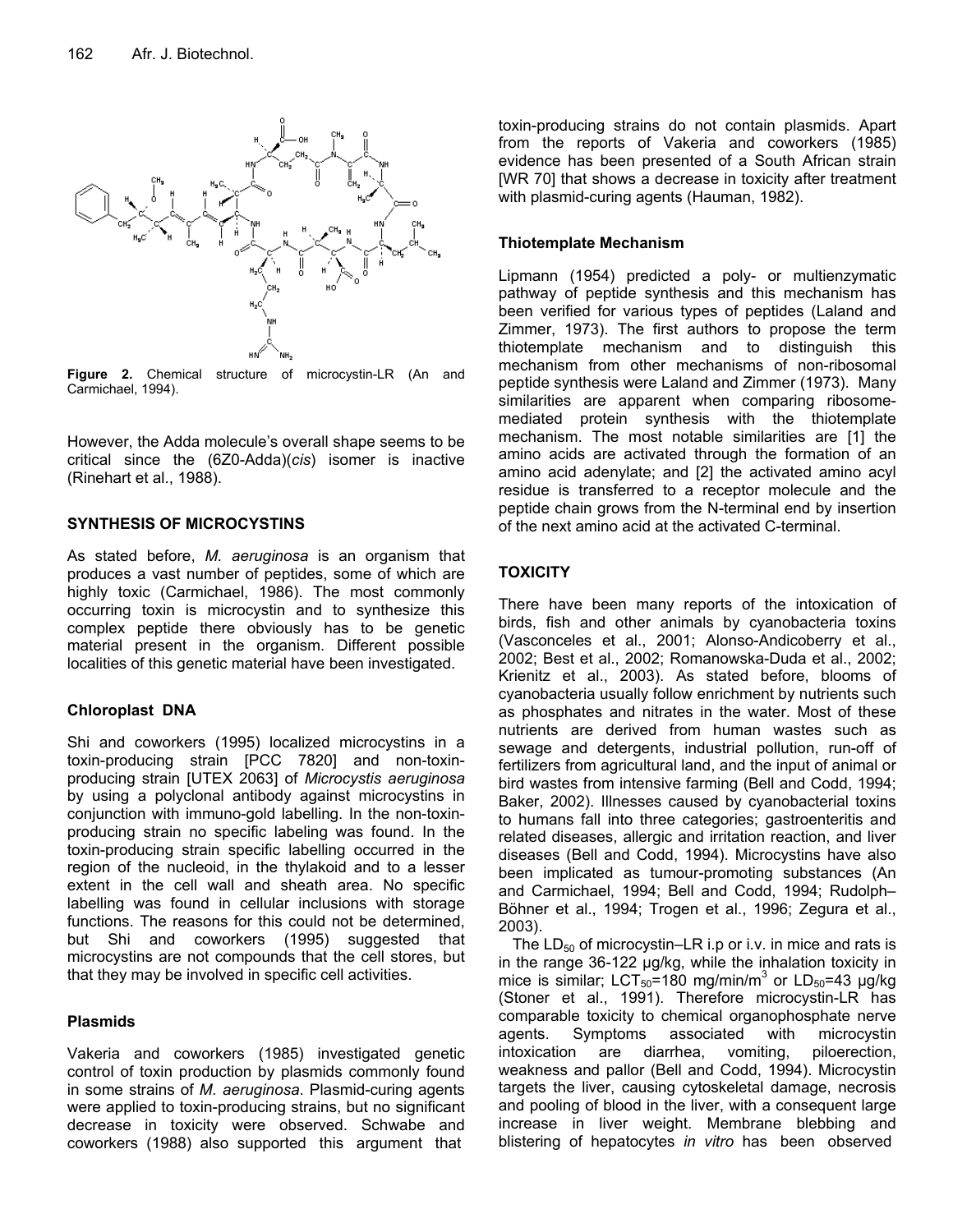(Runnegar et al., 1991; Romanowska-Duda et al., 2002). High chromatin condensation and apoptotic bodies were observed in 90% of the cells of *Sirodela oligorrhizza* and rat hepatocytes after a treatment with microcystin-LR (MC-LR=500mug/dm) (Romanowska-Duda et al., 2002). Death appears to be the result of haemorrhagic shock (Hermansky et al., 1990) and can occur within a few hours after a high dose of microcystin-LR (Falconer et al., 1981; Bell and Codd, 1994). The concentration of microcystin–LR in drinking water for humans as prescribed by the world health organization (WHO) is 1 µg\L (WHO, 1998), however, Ueno and coworkers (1996) proposed a value of 0.01 µg/L, based on a possible correlation of primary liver cancer in certain areas of China with the presence of microcystins in water of ponds, rivers and shallow wells.

## **Mechanism of action of microcystins**

It is known that microcystins mediate their toxicity by uptake into hepatocytes *via* a carrier-mediated transport system, followed by the inhibition of serine protein phosphatases 1 and 2A. The protein phosphorylation imbalance causes disruption of the liver cytoskeleton, which leads to massive hepatic haemorrhage that can cause death (Honkanen et al., 1990; Eriksson et al., 1990a, b; Romanowska-Duda et al., 2002). The entry of toxin into the hepatocytes of the liver and other targeted tissues is accomplished by the broad specificity anion transport bile acid carrier (Runnegar et al., 1991). In both cultured and *in vitro* hepatocytes, a rise in the amount of phosphorylated protein as a consequence of phosphatase inhibition was observed (Yoshizawa et al., 1990). The action of microcystin as a phospatase inhibitor is not limited to mammalian cells, but also applies to plant phosphatases (MacKintosh et al., 1990; Siegl et al., 1990). It is, therefore, likely that the microcystins are general inhibitors of eukaryotic phosphatases of types 1 and 2A, limited only by the ability of the toxins to enter cells.

## **Phosphatase inhibition**

The National Cancer Center Research Institute, Tokyo did discover the potency of microcystin-LR as an inhibitor of protein phosphatases types 1 and 2A (Yoshizawa et al., 1990; Matsushima et al., 1990) and this was also confirmed in other studies (MacKintosh et al., 1990; Honkanen et al., 1990; Eriksson et al., 1990a, b). The toxin-phosphatase interaction is extremely strong, and binding is essentially stoichiometric. Constant accurate inhibition can, therefore, only be obtained by extrapolation of the phosphatase concentration to zero. The value of  $k_i$  for protein phosphatase types 1 and 2A has been reported to be between 0.06–6 nM and <0.01-2

nM respectively, with microcystin-LR showing up to a 40 fold higher affinity of microcystin-LR for protein phosphatase type 2B. This is at least 1 000 fold lower than that for phosphatase type 1, while no interaction of microcystin-LR was observed with protein phosphatase type 2C or with a variety of other phosphatase or protein kinases (MacKintosh et al., 1990; Honkanen et al., 1990; Suganuma et al., 1992).

The correlation between inhibition of phosphatase activity and toxicity is indicated by the results of Runnegar and coworkers (1993), who administered microcystin–YM or LR to mice and observed that inhibition of liver protein phosphatase 1 and 2A activity preceded or accompanied clinical changes due to microcystin intoxication in all cases. Inhibition of protein phosphatases leads to phosphorylation of cytoskeletal protein and cytoskeletal associated protein and consequent redistribution of these proteins. Ghosh and coworkers (1995) showed that the collapse of cytoskeletal actin microfilaments occurs in rat hepatocytes prior to the dislocation of the associated proteins, x–actinin and talin rather than being caused by their dislocation.

## **Other effects of microcystins**

Hermansky and coworkers (1991) observed a decrease in hepatic microsomal membrane fluidity, when they administered mice with microcystin–LR. These changes involve an indirect and secondary effect of the toxin, as no changes in membrane fluidity were observed when microcystin was incubated with control microsomes *in vitro*.

LeClaire and coworkers (1995) suggested a potential cardiogenic component in the pathogenesis of shock, in addition to the effects on the liver. The authors observed a sustained, rapid decline in cardiac output and stroke volume in rats intoxicated with microcystin–LR. The acute hypotension was responsive to volume expansion with the whole blood, and the acute drop in heart rate responded to both isoproterenol and dopamine. A peripheral vasoconstriction appeared to occur in response to hypotension.

## **CONTROL AND DEGRADATION OF CYANOBACTERIAL BLOOMS**

Cousins and coworkers (1996) found in laboratory experiments with reservoir water using low levels of microcystin-LR [10mg/L], that degradation of the toxin occurred in less than one week. The toxin was stable for over 27 days in deionized water, and over 12 days in sterilized reservoir water, indicating that in normal reservoir water instability is due to biodegradation. Purified mirocystins are also stable under irradiation by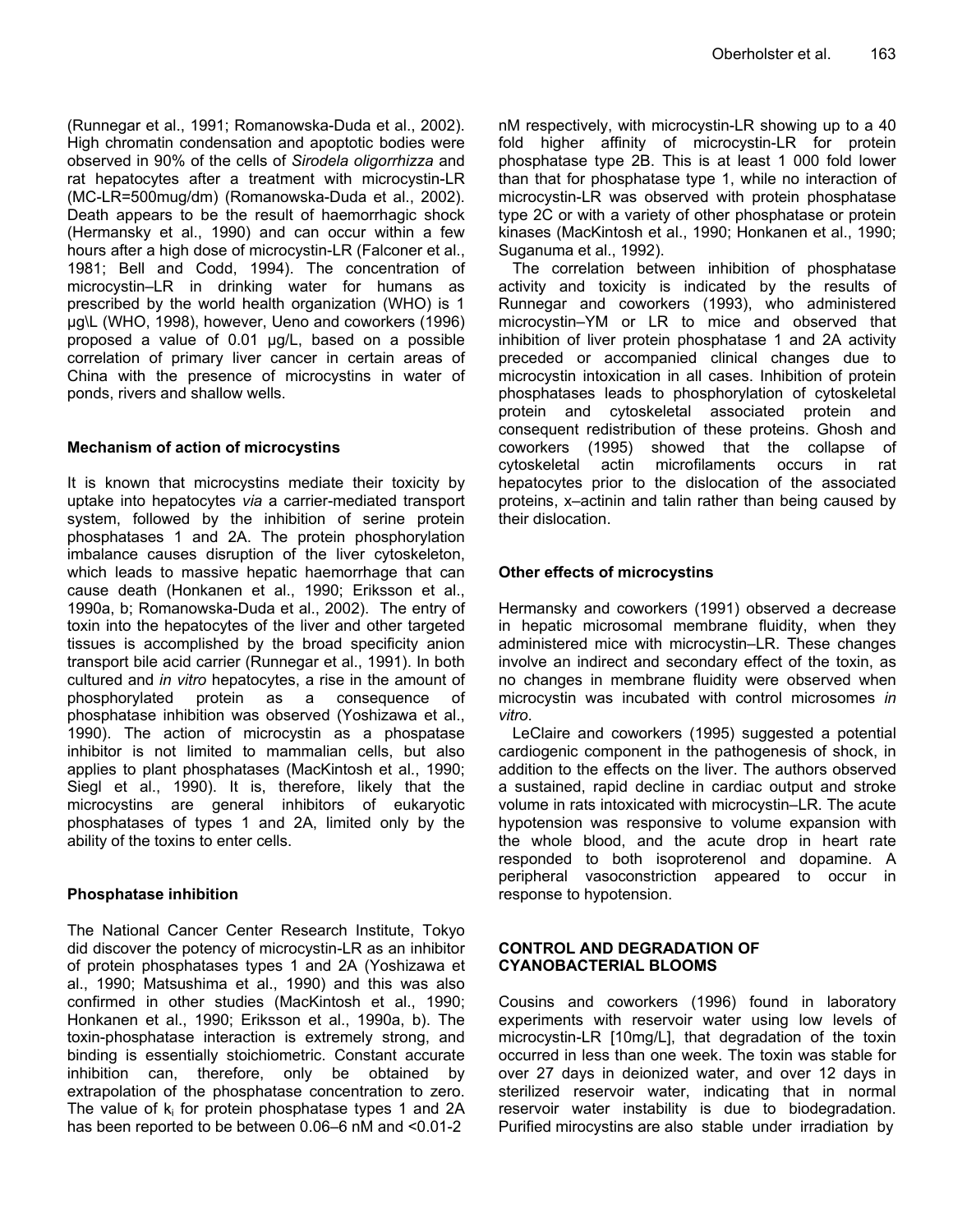sunlight. However, significant decomposition of toxins by isomerization of a double bond in the Adda-side chain, occurs during sunlight irradiation in the presence of the pigments contained in cyanobacteria, the half-life for the whole process was about ten days. Microcystin-LR and RR degraded much more rapidly when the toxins were exposed to UV light at wavelengths around their absorption maxima [238-254nm] (Tsuji et al., 1995).

It was found by Lam and coworkers (1995) that most of the microcystin-LR present in cells remains inside the cell until the cell is lysed. To control cyanobacteria blooms, cells are usually lysed in the presence of chemicals [e. g. Reglone A, NaOCI,  $KMnO<sub>4</sub>$ , Simazine and CuSO<sub>4</sub>] that inhibit new cell wall synthesis, enzymatic reactions or photosynthesis (Kenefick et al., 1993, Lam et al., 1995). A sudden release of microcystins into the surrounding waterbody can present a hazard to animals and humans using the water (Lam et al., 1995), especially when used as potable water source.

## **Chemical control**

Verhoeven and Eloff (1979) reported that copper is an effective algicide in natural waters for the control of cyanobacteria. *M. aeruginosa* isolated from the Hartbeesport Dam [UV-006] as well as *M. aeruginosa* Berkeley strain 7005 [UV-007] were used to test the effects of copper on the ultrastracture of cells. Once cultures had been grown, copper sulphate was added at different concentrations. It was found that toxicity of the copper depends on cell concentration. At cell concentrations of 1.8x10 cells/ml [148 Klett units], 0.3 and 0.4 ppm  $Cu^{2+}$  decreased growth rates temporarily, whereas 0.5 ppm  $Cu^{2+}$  cause cell death. It was found that copper decreases the electron-density of the nucleoplasm, as well as cause aggregation of the DNA fibrils. Thykaloids were present as short membrane structures and membrane-bounded inclusions, while polyphosphate bodies disappeared.

Hoeger and coworkers (2002) tested the efficacy of ozonation coupled with various filtration steps to remove toxic cyanobacteria from raw water. They found that ozone concentrations of at least 1.5 mg/L were required to provide enough oxidation potential to destroy the toxin present in 5 x 10<sup>-5</sup> *M. aeruginosa* cells/ml (total organic carbon (TOC), 1.56 mg/L). Raw water with high cyanobacterial cell densities reduces the efficiency of the process, resulting in cell lysis and the liberation of intracellular toxins.

## **Biological control**

Microcystins can be biodegraded by complex natural populations of micro-organisms from diverse ecosystems, such as sewage sludge (Lam et al., 1995), lake sediment,

natural waters (Jones and Orr, 1994; Jones, 1990) and biofilms (Saitou et al., 2002). Jones (1990) demonstrated that microcystins extracted from *M. aeruginosa* blooms are biodegraded in natural water bodies within 2-3 weeks. This time is reduced to a few days if the water body has been previously exposed to microcystins.

Scott and Chutter (1981) suggest that viruses may be an important factor in controlling cyanobacteria. The first virus that was capable of lysing a filamentous cyanobacteria *Plectonema* sp. was isolated from an oxidation pond. It was assumed by the authors that viruses were not important in controlling eukaryotic algae in large cultures, this on the basis of there being no apparent evidence to the contrary (e.g. reviews by Lemke, 1976; Hoffman and Stanker, 1976; Dodds, 1979). Recently it was demonstrated that aqueous and methanolic extracts of cultured cyanobacteria of several genera, including *Microcystis,* expressed antiviral activity against the influenza virus (Zainuddin et al., 2002).

A myxobacterium capable of lysing freshwater algae was first reported by Stewart and Brown (1969, 1971). Scott and Chutter (1981) suggest that myxobacteria are a more important biological agent than viruses in controlling algae populations, since they are lesshost specific. Pioneering work was conducted by Canter (1950, 1951, 1957) on fungal parasites of freshwater algae in the English Lake District. Up to 70 of the individuals in an algae population could be infected by fungal parasites. A large proportion of fungal parasites were found to be host-specific, suggesting that in some cases, they may prevent cyanobacteria species from growing while allowing environmental friendly species to proliferate.

Certain Pyrrophyta and Chrysophyta are capable of phagotrophic nutrition. In some instances, smaller algae such as *Chlorella* may be ingested. Cole and Wynne (1974) noted that when the chrysophyte *Ochromonas danica* was mixed into a culture with *M. aeruginosa*, they declined 30-fold in 10 min as a result of ingestion by *Ochromonas*.

Numerous reports exist in the literature documenting the success of using barley straw for the control of cyanobacteria. Newman and Barret (1993) demonstrated that decomposing barley straw effectively inhibits the growth rate of *M. aeruginosa* to a sixth of that achieved in control experiments. This inhibitory effect is presumably caused by the release of a chemical during aerobic microbial decomposition of the straw. This chemical, or chemicals, are so far unidentified, but there are several probabilities; firstly, antibiotics may be produced by fungal flora active in the decomposition of the barley straw; secondly, during decomposition the release of modified cell wall components may have an effect on cyanobacteria growth; and thirdly, certain phenolic and aromatic compounds produced during cell wall biodegradation may also contribute to the declining of cyanobacteria numbers. It seems that the inhibitory effect is rather algistatic than algicidal; therefore, the presence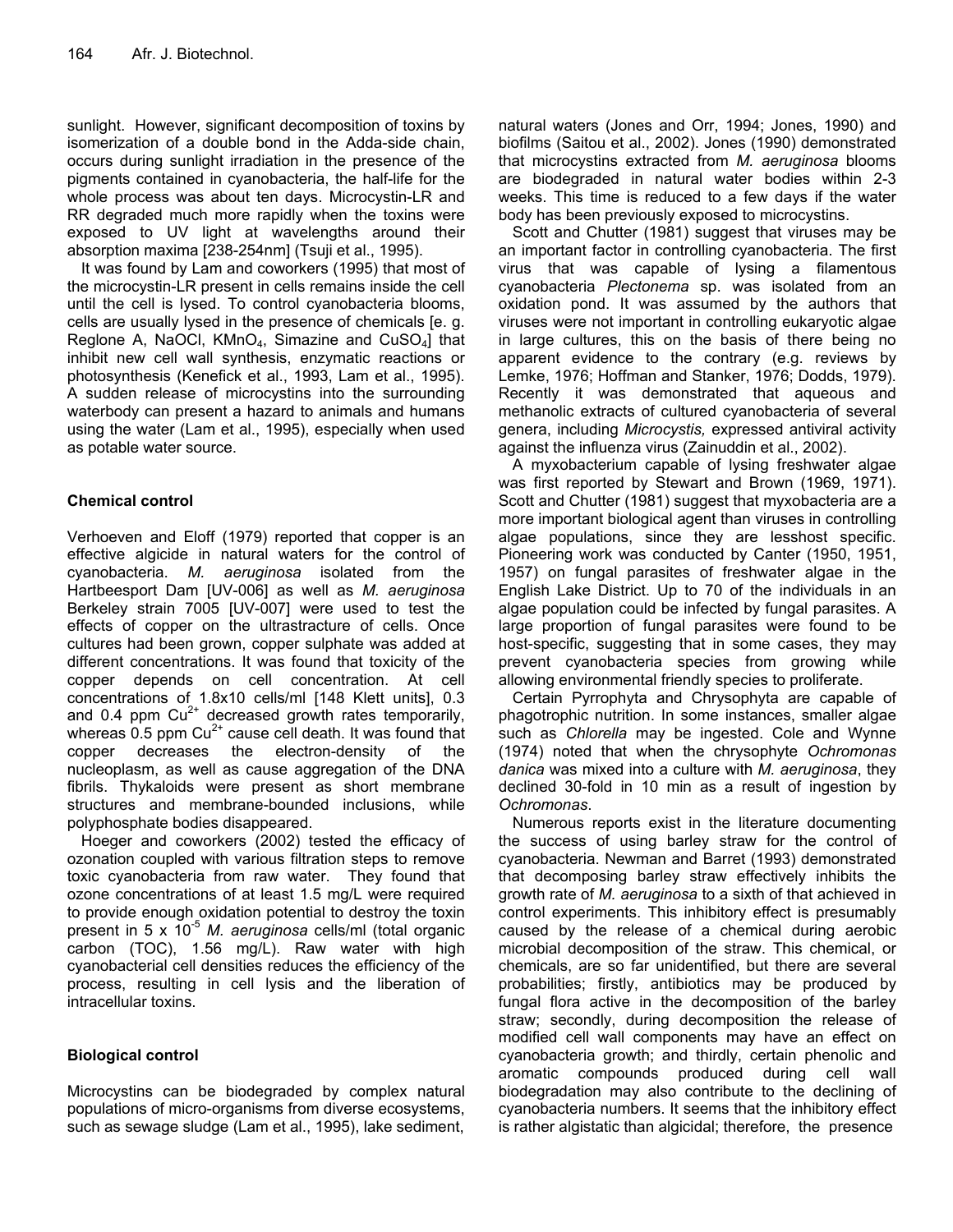of decomposing barley straw can help prevent the development of cyanobacterial blooms.

Another report on the application of hay by a local municipality, to two small farm dams in Linfield Park near Pietermaritzburg, South Africa, suggested that hay may be useful in cyanobacterial control. The farm dams receive the bulk of their nutrient rich flow from a small sewage works which caused the development of cyanobacterial scums. Reduction of algae populations in the upper of the two dams, closest to the sewage works, was total, with zero algae being detected within a few weeks of application of small quantities of hay in the water bodies (Harding and Plaxton, 2001).

Water that had been treated with chlorine may have killed the algae, but the result will be the release of the toxins into the water. Very high concentrations of chlorine could, however, inactivate the microcystins. Conventional water treatment processes do not completely remove microcystins from raw water, even when activated carbon is included in the treatment (Lambert et al., 1996).

Blooms have been controlled with the treatment of lime without any significant increase in microcystin concentration in the surrounding water (Kenefick et al., 1993). Chemical control of *Microcystis* blooms appears to be the best solution, thus removing the source of the microcystins. It has been found that microcystins persist in the dried crust of lakes formed as water levels recede during dry seasons. Large quantities of microcystins leach from the dry materials upon rewetting within 48 hours (Jones et al., 1995; Brunberg and Blomqvist, 2002). This could present a significant problem with coagulation and sedimentation treatment as the water would not be suitable for consumption for up to three weeks before biodegradation commences (Jones, 1990).

## **ANALYSIS OF MICROCYSTINS**

Several methods for the assessment of microcystin are available, including HPLC, MS, ELISA, or direct DNA test to detect genetic sequences unique for the multigene cluster required for toxin synthesis (Nishizawa et al., 2000).

## **Biochemical analysis**

There are five basic methods to analyze microcystins namely; those based on reactions with a fluorescent probe; enzyme–linked immunosorbent assays [ELISA]; inhibition of protein phosphatase and mass spectrometry (Dawson, 1998); and by polymerase chain reaction (PCR, Baker et al., 2002, Pan et al., 2002). Shimizu and colleagues (1995, as cited by Dawson, 1998) targeted conjugated dienes using a synthesized fluorogenic reagent called DMEQ–TAD. This reagent reacted with

vitamin D metabolites and synthetic analogues, and the fluorescent products could be quantified linearly down to fmol quantities by HPLC. The reagent also reacted well with microcystin-LR, YR and RR at the conjugated diene moiety (Adda). An and Carmichael (1994) has used a direct competitive ELISA to examine the specificity of the rabbit anti-microcystin-LR polyclonal antibodies. Cross reactivity with some, but not all microcystin variants studied was observed and it became clear that Adda and arginine are essential for expressing the antibodies specificity. The inhibitor  $IC_{50}$  for microcystin–LR of the binding of microcystin–LR–horseradish peroxidase conjugate to the antibodies was 3 ng/ml. McDermott and coworkers (1995) described an ELISA potentially able to detect microcystins in water at a concentration as low as 100 pg/ml water.

Microcystins are inhibitors of protein phosphatase (Honkanen et al., 1996). An and Carmichael (1994) had reported an  $IC_{50}$  of 6 ng/ml for microcystin–LR in their direct competitive ELISA. Whilst ELISA microcystin-LR/YR/RR detection limits of 0.10, 0.12, 0.14 and 0.20 ng/ml was reported by Yu and coworkers (2002). A screening method for microcytins in cyanobacteria has been developed based on the formation of 3-methoxy-2 methyl-4-phenylbutyric acid by ozonolysis (Harada et al., 1996). The acid was detected by electron ionization–gas chromatography/mass spectrometry, using selected ion monitoring in a procedure that detected nanogram levels of microcystin in only 30 min.

## **Molecular DNA tools for microcystin identification**

The *mcy* gene cluster assembly consists of 10 bidirectionally arranged genes that reside in two operons (*mcy A-C* and *mcy D-J*) of *M. aeruginosa*. The activities of these chromosomal gene products are primarily peptide synthetases [*mcy A-C*, *E*,*G*], polyketide synthases [*mcy D*, parts of *E* and *G*], and methylation [*mcy J*], epimerization [*mcy F*], dehydration [*mcy I*], and localization [*mcy H*], resulting in nonribosomal toxin synthesis. Disruption of some of these genes [*mcy A,B,D*, or *E*] resulted in no detectable toxin production (Nishiwaza et al., 2000).

Baker and coworkers (2002) determined the potential of microcystin detection by PCR amplification of a gene in the microcystin biosynthetic pathway and the 16S rRNA gene of *Anabaena circinalis* strains. Pan et al. (2002) used primers deduced from the *mcy* gene to discriminate between toxic microcystin-producing and non-toxic strains. Cyanobacterial cells enriched from cultures, field samples, and sediment samples could successfully be used in the PCR assay.

In a recent study by Oberholster (2004), PCRrestriction fragment length polymorphism analysis (Figure 3) and the sequence of *mcyB* were used to identify different strains of *M. aeruginosa*. After analysis of *mcyB*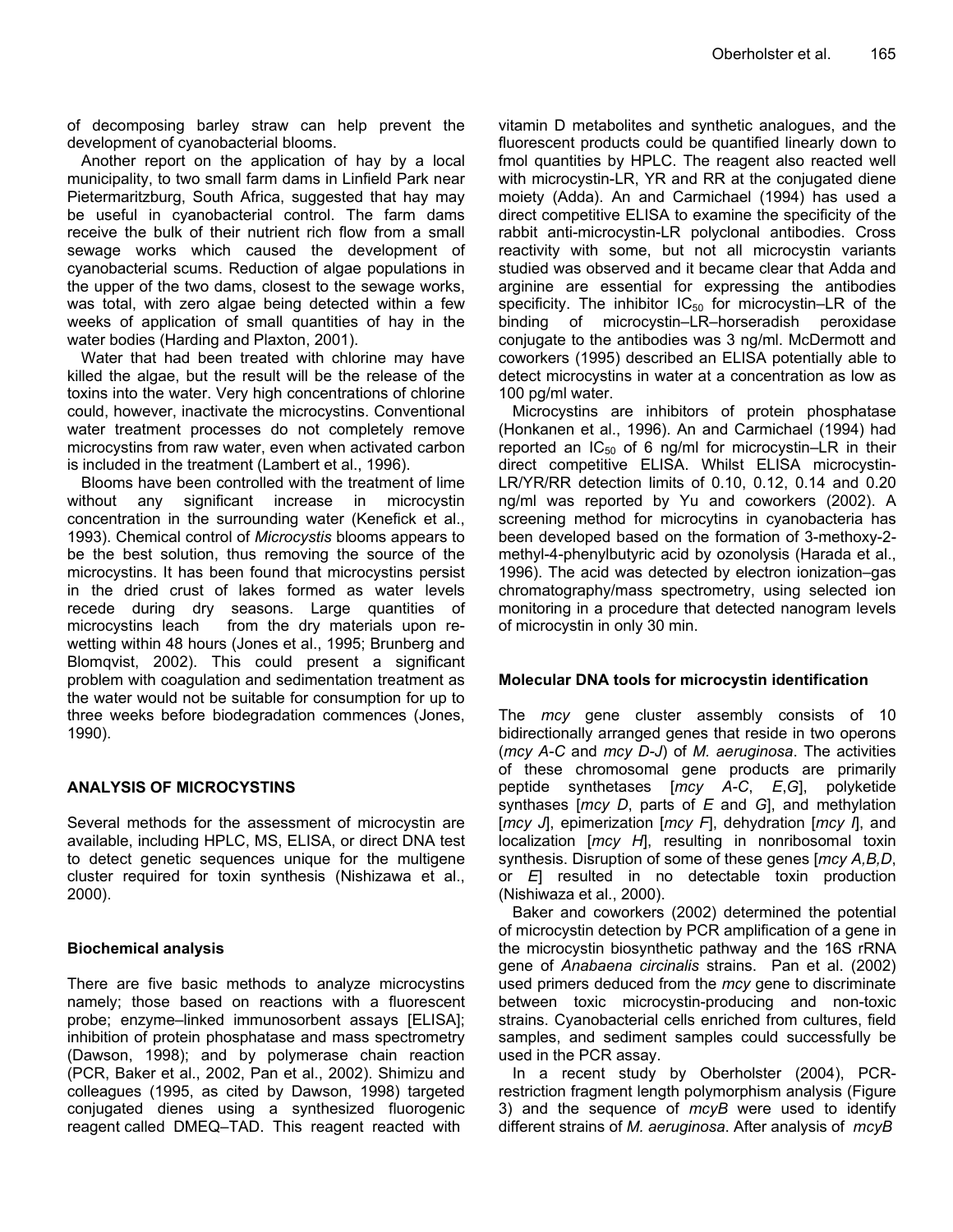

Analysis of restricted product using gel electrophoresis

**Figure 3.** Schematic representation of PCR-RFLP analysis of the *mcyB* gene after amplification with selected TOX primer sets.

gene sequences obtained from strains PCC7813 and UV027 (GenBank accessions AY034601 for PCC7813 and AY034602 for UV027; e-value =  $0.0$ ), differences in endo-nuclease restriction sites were obtained. A selected number of these insertions/deletions were used to analyse four strains and differences were obtained, indicating that changes in insertions/deletions of the *mcyB* gene sequence may be a feasible way to differentiate between different strains of *M. aeruginosa* (unpublished). The question that remains, however, is whether these nucleotide changes may be indicative of different levels of toxicity in different strains of *M. aeruginosa*, since it is known that the presence of the *mcyB* gene coincide with toxin production.

#### **REFERENCES**

- Alonso-Andicoberry C, Garcia-Villada L, Lopez-Rodas V, Costas E (2002). Catastrophic mortality of flamingos in a Spanish national park caused by cyanobacteria. Veterinary Record 151: 706-707.
- Abelovich A, Shilo M (1972). Photo-oxidative death in blue-green algae. J. Bact. 111 682-689.
- An J, Carmichael WW (1994). Use of a colorimetric protein phosphatase inhibition assay and enzyme linked immunosorbent assay for the study of microcystins and nodularins. Toxicon 32: 1495-1507.
- Baker LC (2002). Cyanobacterial harmful algal blooms (CyanoHABs): Developing a public health response. Lake and Reservoir Management 18: 20-31.
- Baker JA, Entsch B, Neilan BA, McKay DB (2002). Monitoring changing toxigenicity bloom by molecular methods. Appl. Environ. Microbiol. 68: 6070-6076.
- Bell SG, Codd GA (1994). Cyanobacterial toxins and human health. Rev. Med. Microbiol. 5: 256-264.
- Best JH, Pflugmacher S, Wiegand C, Eddy FB, Metcalf JS, Codd GA (2002). Effects on enteric bacterial and cyanobacterial lipopolysaccharides, and of microcystin-LR, on glutathione Stransferase activities in zebra fish (*Danio rerio*). Aquatic Toxicol. 60: 223-231.
- Boyer GL, Gillam AH, Trick CG (1987). Iron chelation and uptake. In: The cyanobacteria. (Van Baalen C and Fay P, eds.). Elsevier Science: New York, pp. 415-436.
- Brunberg AK, Blomqvist P (2002). Benthic overwintering of *Microcystis* colonies under different environmental conditions. J. Plankton Res. 24: 1247-1252.
- Canter HM (1950). Fungal parasites of the phytoplankton I. Ann. Bot. NS 14: 263-289.
- Canter HM (1951). Fungal parasites of the phytoplankton II. Ann. Bot. NS 15: 129-156.
- Canter HM (1954). Fungal parasites of the phytoplankton III. Trans. Brit. Mycol. Soc. 37: 111-133.
- Carmichael WW (1986). Algal toxins. In: Advances in Botanical Research 12. (Callow EA Ed.) Academic Press: London, pp. 47-101.
- Carmichael WW (1994). The toxins of cyanobacteria. Sci. Am. 270: 64- 70.
- Cole GT, Wynne MJ (1974). Endocystosis of *Microcystis aeruginosa* by *Ochromas danica*. J. Phycol. 10: 397-410.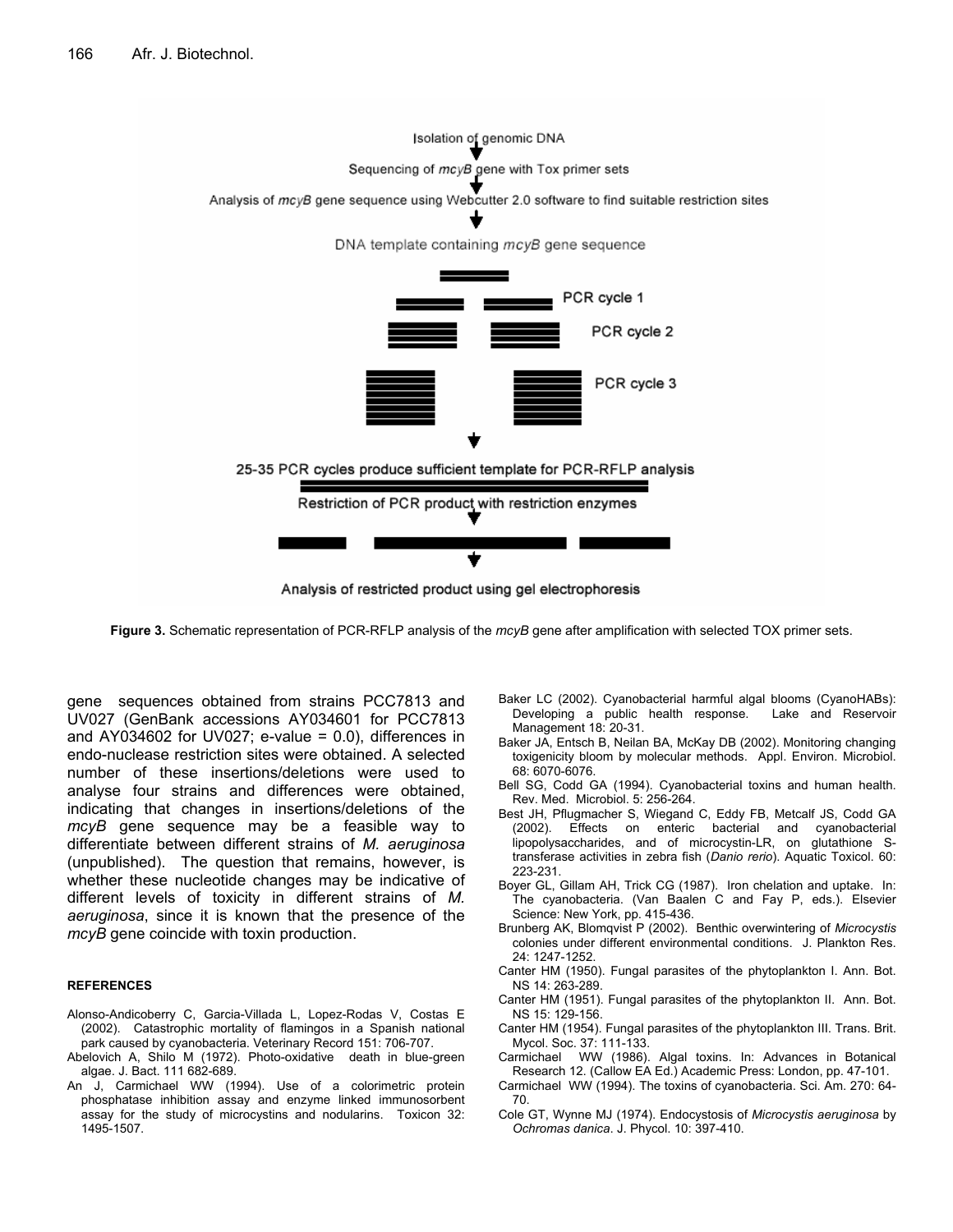- Cousins IT, Bealing DJ, James HA, Sutton A (1996). Biodegradation of microcystin-LR by indigenous mixed bacterial populations. Water Res. 30: 481-485.
- Davidson FF (1959). Poisoning of wild and domestic animals by a toxic water bloom of *Nostoc rivulare* Kuetz. J. Am. Water Works Assoc. 51: 1277-1287.
- Dawson RM (1998). The toxicology of microcystins. Toxicon 36: 953- 962.
- Dodds JA (1979). Viruses of marine algae. Experientia 35: 440-442.
- Ericksson JE, Toivola D, Meriluoto JAO, Karaki H, Han Y, Hartshorne O (1990a). Hepatocyte deformation induced by cyanobacterial toxins reflects inhibition of protein phosphatases. Biochem. Biophys. Res. Commun. 173: 1347-1353.
- Ericksson JE, Gronberg L, Nygard S, Slotte JP, Meriluoto JAO (1990b). Hepatocellular uptake of <sup>3</sup>H-dihydromicrocystin-LR, a cyclic peptide toxin. Biochem. Biophys. Acta 1025: 60-66.
- Falconer IR, Jackson ARB, Langley J, Runnegar MT (1981). Liver pathology in mice poisoning by the blue-green alga *Microcystis aeruginosa*. Aust. J. Biol. Sci. 24: 179-187.
- Ghosh S, Khan SA, Wickstrom M, Beasley V (1995). Effects of microcystin-LR on actin and the actin-associated proteins α-actinin and talin in hepaticytes. Nat. Toxins 3: 405-414.
- Grobbelaar JU (2002). Dynamics of toxin production by cyanobacteria. WRC Report: K5/1029/0/1 (*in press*).
- Harada K-I, Murata H, Qiang Z, Suzuki M, Kondo F (1996). Mass spectrometric screening method for microcystins in cyanobacteria. Toxicon 34: 701-710.
- Harding WR, Wright S (1999). Initial findings regarding changes in phyto- and zooplankton composition and abundance following the temporary drawdown and refilling of a shallow, hypertrophic South African costal lake. J. Lake Reservoir Manage. 15: 47-53.
- Harding WR, Plaxton B (2001). Cyanobacteria in South Africa: A review. WRC Report No: TT 153/01.
- Hauman JH (1982). In: The biology of cyanobacteria. (Carr NG and Whitton BA, eds.). University of California Press, Berkley. pp. 263- 305.
- Hawkins PR, Runnegar MTC, Jackson ARB, Falconer IR (1985). Severe hepatoxicity caused by the tropical cyanobacterium (bluegreen alga) *Cylindrospermopsis reciborskii* (Wolonszynzka) Seenaya and Subba Raju isolated from a domestic water supply reservoir. Appl. Environ. Microbiol. 50: 1292-1295.
- Hermansky SJ, Casey PJ, Stohs SJ (1990). Cuclosporin A a chemoprotectant against microcystin-LR toxicity. Toxicol. Lett. 54: 279-285.
- Hermansky SJ, Stohs SJ, Eldeen ZM, Roche VF, Mereish KA (1991). Evaluation of potential chemoprotectants against microcystin-LR hepatotoxicity in mice. J. Appl. Toxicol. 11: 65-74.
- Hoeger SJ, Dietriech DR, Hitzfeld BC (2002). Effect of ozonation on the removal of cyanobacterial toxins during drinking water treatment. Environ. Health Perspect. 110: 1127-1132.
- Hoffman LR, Stanker LH (1976). Virus-like particles in the green alga *Cylindrocapsa*. Can. J. Bot. 54: 2827-2841.
- Honkanen RE, Chaplan FR, Patterson GML, Abercombie J (1996). Development of a protein phosphatase-based assay for the detection of phoaphatase inhibitors in crude whole cell/animal extracts. Toxicon 34: 307-308.
- Jones GJ (1990). Biodegradation and removal of cyanobacterial toxins in natural waters. Proc. Sydney Water Board Blue-Green Algae Seminar, pp. 33-36, Sydney, November 21 and 22.
- Jones GJ, Falconer IR, Wilkens RM (1995). Persistence of cyclic peptide toxins in dried *Microcystis aeruginosa* crusts from Lake Mokoan, Australia. Environ. Tox. Water Quality 10: 19-24.
- Jones GJ, Orr PT (1994). Release and degradation of microcystin following algaecide treatment of a *Microcystis aerugino*sa bloom in a recreational lake, as determined by HPLC and protein phosphatase inhibition assay. Water Res. 28: 871-876.
- Kaebernick M, Nielan BA, Börner T, Dittmann E (2000). Light and transcriptional response of the microcystin biosynthesis gene cluster. Appl. Environ. Biol. 66: 3387-3392.
- Kenefick SL, Hrudey SE, Peterson HG, Prepas EE (1993). Toxin release from *Microcystis aeruginosa* after chemical treatment. Water Sci. Technol. 4: 433-440.
- Krienitz L, Ballot A, Kotut K, Wiegand C, Putz S, Metcalf JS, Codd GA, Pflugmacher S (2003). Contribution of hot spring cyanobacteria to the mysterious deaths of Lesser flamingos at Lake Bogoria, Kenya. FEMS Microbiol. Ecol. 43: 141-148.
- Laland SG, Zimmer T-L (1973). The protein thiotemplate mechanism of synthesis for the peptide antibiotics produced by *Bacillus brevis*. Essays Biochem. 9: 31-57
- Lam AK-Y, Prepas EE, Spink D, Hrudey S (1995). Chemical control of hepatotoxic phytoplankton blooms: Implications for human health. Water Res. 29: 1845-1854.
- Lambert TW, Holmes CFB, Hrudey SE (1996). Adsorption of microcystin-LR by activated carbon and removal in full scale water treatment. Water Res. 30: 1411-1422.
- LeClaire RD, Parker GW, Franz DR. (1995). Hemodynamic and calorimetric changes induced by microcystin-LR in the rat. J. Appl. Toxicol. 15: 303-311.
- Lemke PA (1976). Viruses of eukaryotic microorganisms. Ann. Rev. Microbiol. 30: 105-145.
- Lipmann F (1954). In: The mechanism of enzyme action. (McElroy WD and Glass B, eds.). John Hopkins Unversity Press. p. 599.
- Lukač M, Aegerter R (1993). Influence of trace metals on growth and toxin production of *Microcystis aeruginosa*. Toxicon 31: 293-305.
- MacKintosh C, Beattie KA, Klumpp S, Chohen P, Codd GA (1990). Cyanobacterial microcystin-LR is a potent and specific inhibitor of phophatases 1 and 2A from both mammals and higher plants. FEBS Lett. 264: 187-192.
- Matsushima R, Yoshizawa S, Watanabe MF, Harada K-I, Furusawa M, Carmichael WW, Fujiki H (1990). *In vitro* and *in vivo* effects of protein phophatase inhibitors, microcystins and nodularin on mouse skin and fibroblasts. Biochem. Biophys. Res. Commun. 171: 867- 874.
- McDermott CM, Feola R, Plude J (1995). Detection of cyanobacterial toxins (microcystins) in water of northeastern Wisconsin by a immunoassay technique. Toxicon 33: 1433-1442.
- Negri AP, Jones GJ, Hindmarsh M (1995). Sheep mortality associated with Paralytic Shellfish Poisoning toxins from the cyanobacterium *Anabaena circinalis*. Toxicon 33: 1321-1329.
- Newman JR, Barret PRF (1993). Control of *Microcystis aeruginosa* by decomposing barley straw. J. Acq. Plant Manage. 31: 203-206
- Nishizawa T, Ucda A, Asayama M, Fujii K, Harada, Ochi K, Sharai M (2000) Polyketide syntase gene coupled to the peptide synthetase module involved in the biosynthesis of the cyclic heptapeptide microcystin. J. Biochem. 127: 779-789.
- Oberholster PJ. (2004). Assessing genetic diversity and identification of *Microcystis aeruginosa* strains through AFLP and PCR-RFLP analysis. M.Sc. Thesis, University of the Free State, Bloemfontein, p. 114.
- Pan H, Song LR, Liu YD, Borner T (2002). Detection of hepatotoxic *Microcystis* strains by PCR with intact cells from both culture and environmental samples. Arch. Microbiol. 178: 421-427.
- Rinehart KL, Harada K, Namikoshi M, Chen C, Harvis CA, Munro MHG, Blunt JW, Mulligan PE, Beasley VR, Dahlem AM, Carmichael WW (1988). Nodularin, microcystin, and configuration of Adda. J. Am. Chem. Soc. 110: 8557-8558.
- Robarts RD, Zohary T (1987). Temperature effects on photosynthetic capacity, respiration, and growth rates of bloom-forming cyanobacteria. NZ J. Mar. Freshwater Res. 21: 391-399.
- Rudolph-Böhner S, Wu J-T, Moroder L (1993). Identification and characterization of Microcystin-LY from *Microcystis aeruginosa* (Strain 298). Biol. Chem. 374: 635-640.
- Romanowska-Duda Z, Mankiewicz J, Tarczynska M, Walter Z, Zalewski M (2002). The effect of toxic cyanobacteria (blue-green algae) on water plants and animal cells. Polish J. Environ. Studies 11: 561- 566.
- Runnegar MTC, Gerdes RG, Falconer IR (1991). The uptake of the cyanobacterial hepatoxin microcystin by isolated rat hepatocytes. Toxicon 29: 43-51.
- Runnegar MTC, Kong S, Berndt N. (1993). Protein phosphatase inhibition and *in vivo* hepatotoxicity of microcytins. Am. J. Physiol. 265 (2 Part 1), G224-G230.
- Saitou T, Sugiura N, Itayama T, Inamori Y, Matsumura M (2002). Degradation of microcystin by biofilms in practical treatment facility.